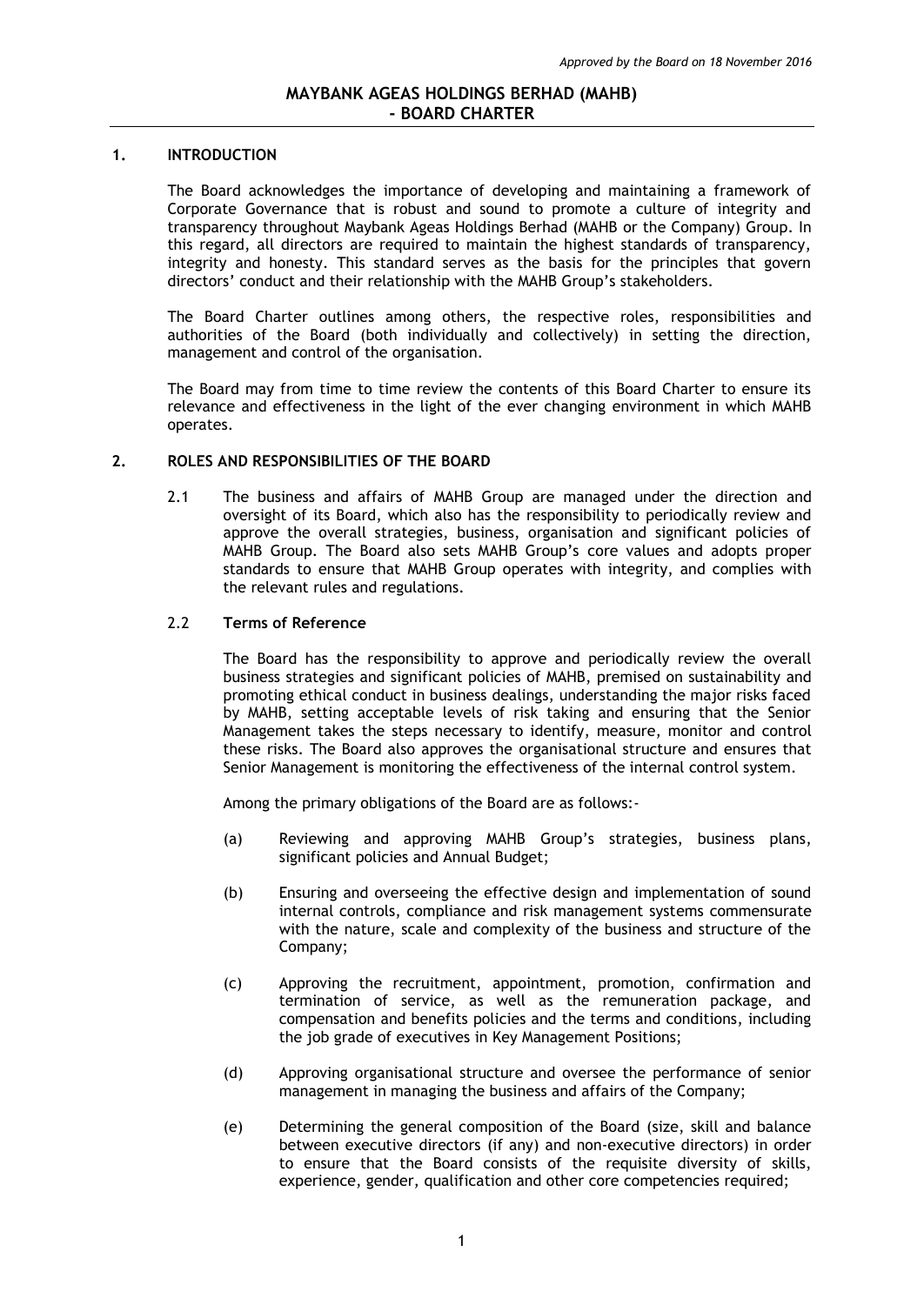- (f) Approving a framework of remuneration for directors, covering fees, allowances, and benefits-in-kind (directors of all boards and committees);
- (g) Approving policies pertaining to corporate image, brand management, community relations, investor relations and shareholder communications programs;
- (h) Ensuring that MAHB Group has a beneficial influence on the economic wellbeing of the communities within which it operates;
- (i) Ensuring succession planning of executives in Key Management Positions;
- (j) Ensuring that the Board is supported by a suitably qualified and competent Company Secretary;
- (k) Ensuring that the Board members have access to appropriate education and training programmes to keep abreast of the latest developments in the industry, and as may be prescribed by the regulatory authorities from time to time; and
- (l) Approving financial statements (and ensuring reliability of the same) as well as the interim dividend and recommend final dividend to shareholders.

# **3. BOARD COMPOSITION**

The composition of the Board reflects a good measure of objectivity and impartiality in order to ensure the interest of the shareholders are protected.

Other salient factors which have been taken into account in determining the Board's composition are as follows:-

#### 3.1 **Board Size**

Pursuant to the Shareholders Agreement between Maybank and Ageas, the number of directors on the Board of MAHB will consist of up to eight (8) directors, of which up to five (5) will be appointed by Maybank and three (3) will be appointed by Ageas.

Any variation to the directorship above shall be mutually agreed provided that the number of Directors of the Company shall not be less nor more than what prescribed by Bank Negara Malaysia.

## 3.2 **Independent Director**

At least half of the membership of the Board shall be Independent Directors by August 2019.

### 3.3 **Executive Director**

The Company shall not have more than one Executive director on the Board.

## 3.4 **The Chairman**

The Chairman shall be from the directors appointed by Maybank.

## 3.5 **Vice Chairman**

The Vice-Chairman of the Board shall be from the directors appointed by Ageas Insurance International N.V.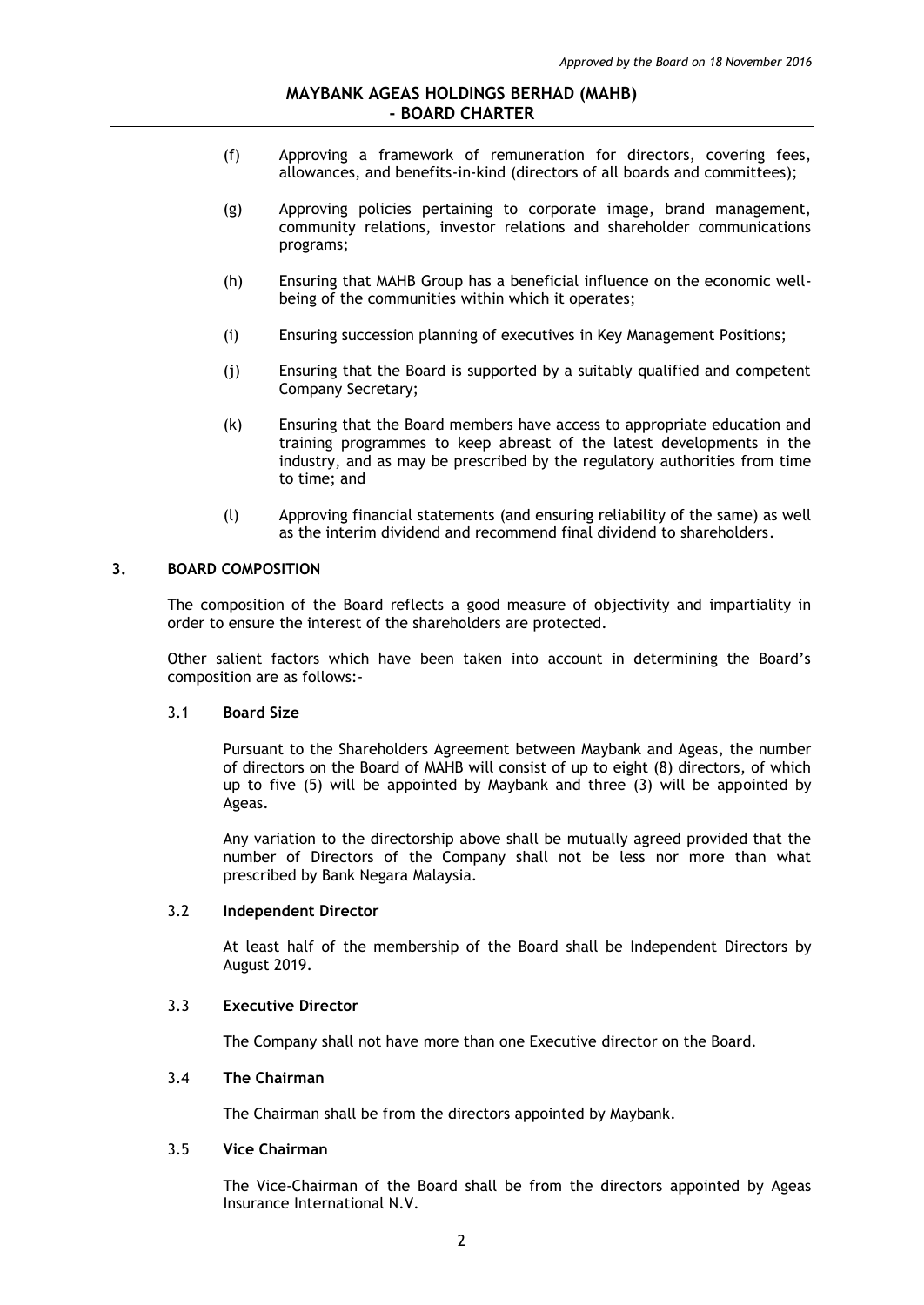## **4. SEPARATION OF ROLES AND RESPONSIBILITIES BETWEEN THE CHAIRMAN AND CEO**

The roles and responsibilities of the Chairman and the Chief Executive Officer (CEO) are separated with a clear division of responsibilities, defined, documented and approved by the Board, in line with best practices so as to ensure appropriate supervision of the Management. This distinction allows for a better understanding and distribution of responsibilities and accountabilities.

The respective roles of the Chairman and the CEO are set out below:-

#### 4.1 **The Role of the Chairman**

The Chairman leads the Board and is also responsible for the effective performance of the Board. Working together with the Board, the Chairman ensures amongst others that:-

- (a) The setting of MAHB Group's policy framework within which the senior management is to work, and ensure that the Board supports the strategy formulated by MAHB and monitors its implemention.
- (b) The proceedings of the Board are conducted orderly, where healthy debate on issues being deliberated is encouraged to reflect an appropriate level of scepticism and independence;
- (c) The succession planning programme for the Board and senior management are at the appropriate level of effectiveness; and
- (d) The Board's decisions are reached by consensus (and failing this, reflect the will of the majority), and any concern or dissenting view expressed by any director on any matter deliberated at meetings of the Board, or any of its Committees, as well as the meetings' decisions, will accordingly be addressed and duly recorded in the relevant minutes of the meeting.

The Chairman also cultivates a healthy working relationship with the CEO and provides the necessary support and advice as appropriate.

### 4.2 **The Role of the CEO**

The CEO is delegated certain responsibilities by the Board and is primarily accountable for overseeing the day-to-day operations to ensure the smooth and effective running of the Group. His primary responsibilities include the following:-

- (a) Implementing the business and risk strategies, remuneration and other policies in accordance with the direction given by the Board;
- (b) Establishing a management structure that promotes accountability and transparency throughout the Company's operations, and preserves the effectiveness and independence of control functions;
- (c) Promoting, together with the Board, a sound corporate culture within the Company which reinforces ethical, prudent and professional behaviour;
- (d) Addressing actual or suspected breaches of regulatory requirements or internal policies in a timely and appropriate manner; and
- (e) Regularly updating the Board with material information the Board needs to carry out its oversight responsibilities, particularly on matters relating to:-
	- (i) the performance, financial condition and operating environment of the Board;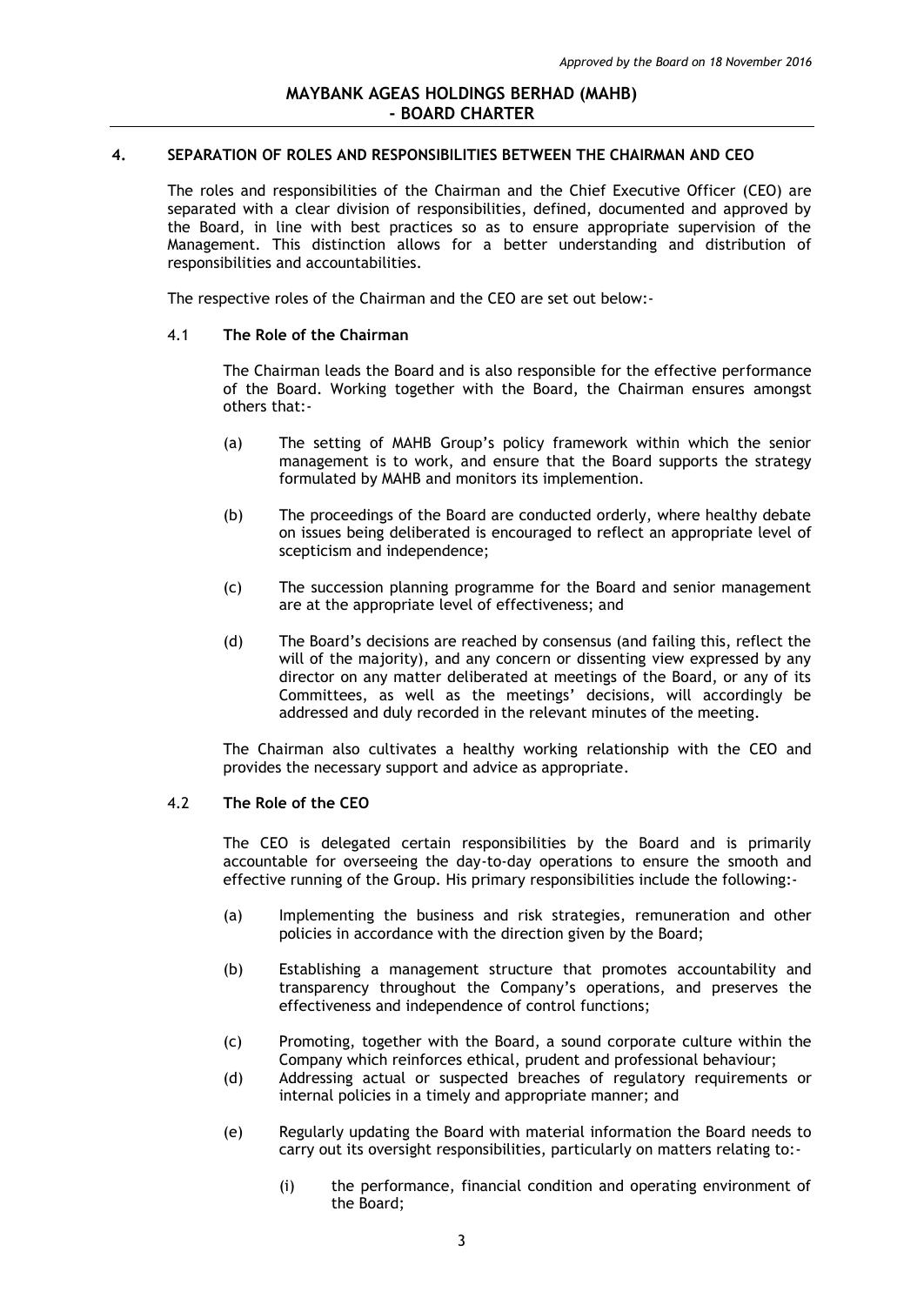- (ii) internal control failures, including breaches of risk limits; and
- (iii) legal and regulatory obligations, including supervisory concerns and the remedial actions taken to address them.

The CEO, by virtue of his position also functions as the intermediary between the Board and the Management.

# **5. BOARD APPOINTMENTS**

A formal and transparent procedure is in place for the appointment of new directors to the Board, the primary responsibility of which has been delegated to the Maybank Group's Nomination and Remuneration Committee (NRC). In the course of its duties, the NRC is guided by the Maybank Group's Policy on the Nomination Process for the Appointment of Chairman, Director and CEO of Licensed Institutions in the Group (Policy on Nomination Process) which sets out a clear and transparent nomination process of the same, involving the following five stages:-



## **6. LIMITS ON EXTERNAL COMMITMENTS**

#### 6.1 **Limitation for Directors**

Directors are not allowed to sit on the boards of more than five (5) listed companies and must hold less than fifteen (15) directorships in non-public listed companies, to ensure that their commitment, resources and time are more focused, enabling them to discharge their duties effectively.

#### 6.2 **Consultation Prior to External Appointments**

The Board values the experience and perspective that the Non-Executive directors gain from service on the boards of other companies, organisations or associations. However, prior to the acceptance of any relevant external appointments such as directorship of listed companies, organisations or other associations, Non-Executive directors should first consult with the Chairman on such proposed appointment. In any event, such commitments should not:-

- (a) cause a conflict of interest for the director;
- (b) affect the director's independence;
- (c) have potential reputational consequence to the Company; and/or
- (d) place demands on the director's time that could hinder their ability to attend board meetings and discharge their responsibilities to the Company.

### 6.3 **Limitation for CEO**

The CEOs must devote the whole of his professional time to the service of the Company unless BNM approves in writing. BNM may allow the CEO to assume a position of responsibility outside the Company, if BNM is satisfied that the proposed position would not:-

(a) create substantial conflicts of interest or demands on the CEOs' professional time; and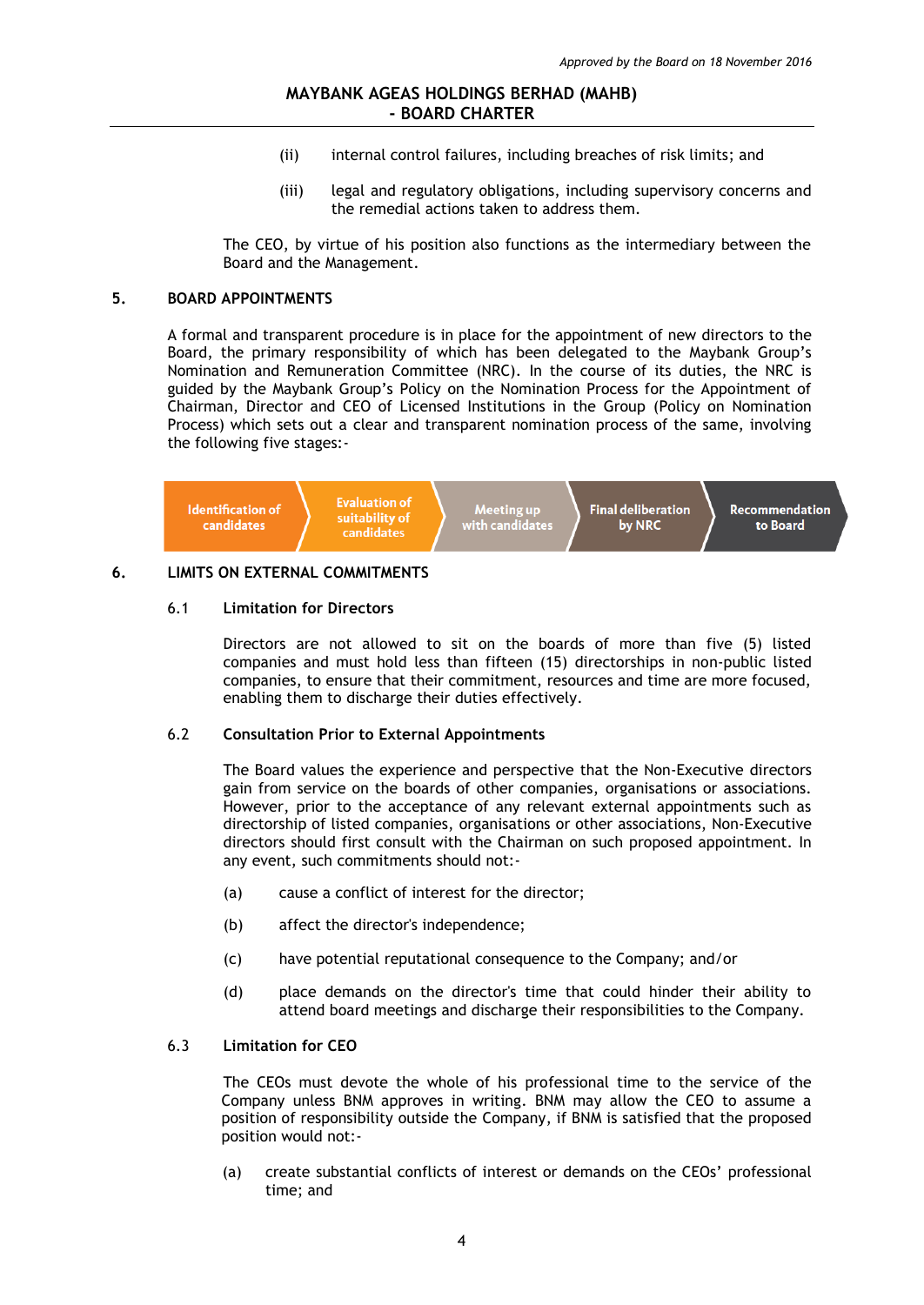(b) result in the CEOs' holding directorships in more than five (5) entities other than the Company.

### **7. POLICY ON TENURE OF DIRECTORSHIP**

- 7.1 The appointment of members on the Board, as well as their tenure as a director, are subject to the approval of BNM (the "Approved Tenure"). Subject to the Board's annual evaluation of a member whose Approved Tenure is about to expire, and upon due consideration of the Maybank Group's own policy on the tenure of directorship as described below, the Company may apply to BNM for an extension of the said Approved Tenure, so that such director may continue to remain as a member of the Board.
- 7.2 Generally, the Maybank Group's Policy on Tenure of Directorship limits the tenure of all Non-Executive directors in the following manner:-
	- (a) upon completion of a twelve (12) year period; and/or
	- (b) upon reaching the age of seventy (70) years;

whichever is the earlier.

- 7.3 Notwithstanding the limitation as mentioned above:-
	- (a) In the case of para. 7.2(a), the Board shall continue to have the discretion to request the affected director to nevertheless remain serving the Board in appropriate cases; and
	- (b) In the case of para. 7.2(b), the Board may recommend for the shareholders to approve (with strong justifications provided), that the affected director (notwithstanding his age) remain on the Board until the next Annual General Meeting of the Company.
- 7.4 With regard to Independent directors in particular, the limitation on tenure of directorships is upon completion of a cumulative period of nine (9) years.
- 7.5 In the case of para. 7.4, the Board has the following options:-
	- (a) To re-designate the affected director as a Non-Independent Non-Executive director from the ninth  $(9<sup>th</sup>)$  year onwards; or
	- (b) To recommend for the shareholders to approve (with strong justifications provided), that the affected director continues being designated as an Independent director and as such, remain on the Board.

## **8. SUCCESSION PLAN**

Appointments to the Board are not considered in isolation but as a component of the Board's succession plan. In this context, the limitations on age and tenure of directorship as described in para. 7 above provides the Board with the opportunity to consider and reassess its succession plan periodically, not only to ensure continuity in meeting its long term goals and objectives but also to affirm that the knowledge, experience and skill sets of its members would be well suited to meet the demands of the ever changing landscape of the financial industry.

In furtherance thereof, the curriculum vitae of prospective candidates would from time to time, be discreetly obtained from various internal and external sources (including institutions which maintain salient details on directors with financial industry background) for further review by the NRC and the Board, to ensure that the Board has a steady pool of talent to choose from whenever there is a need to appoint additional members on the Board or otherwise, to replace a member who intends to retire or resign from the Board.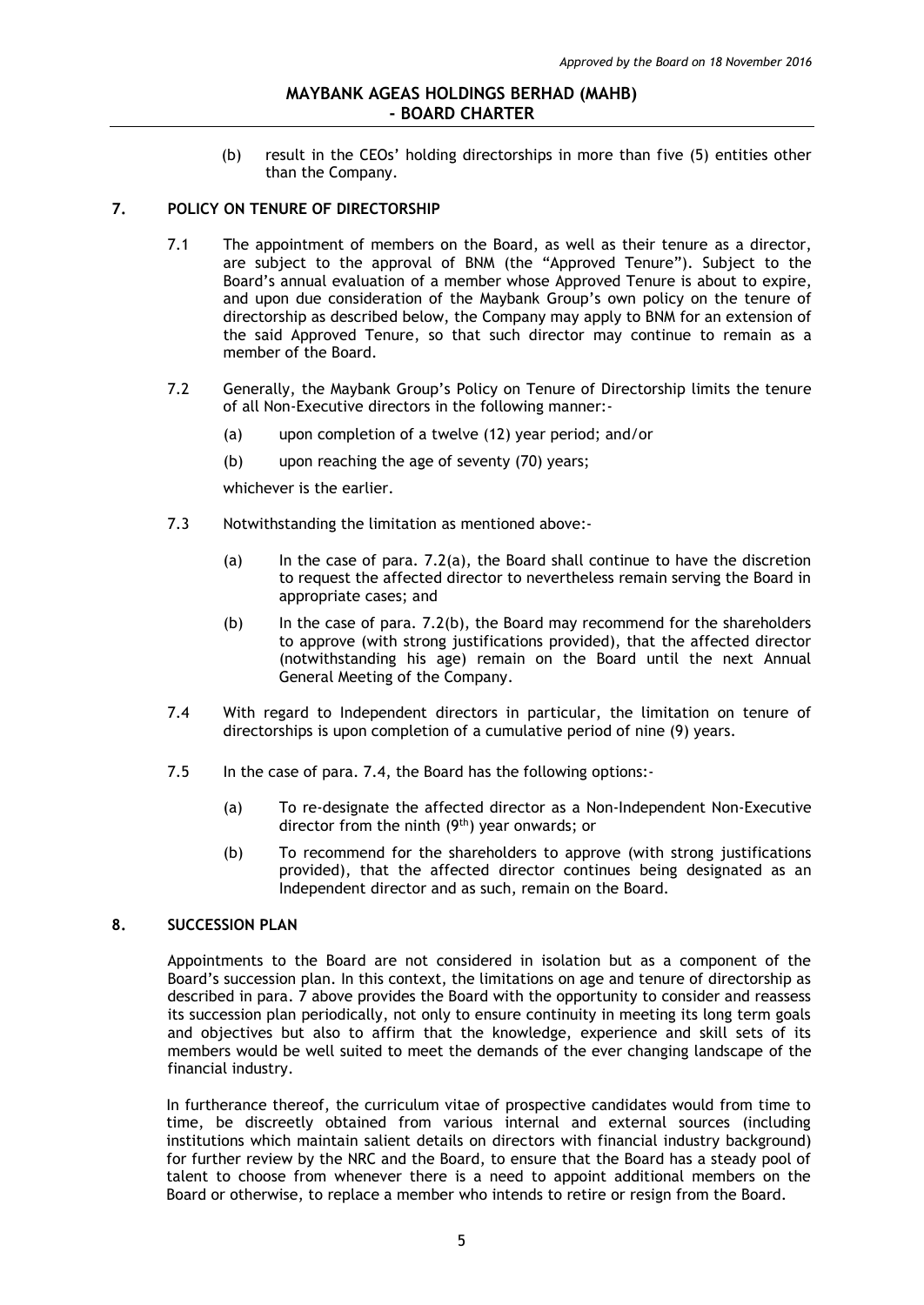#### **9. BOARD PROCESSES**

#### 9.1 **Frequency of Meetings**

The Board meets at least quarterly. However, additional meetings may be convened as and when urgent issues and important decisions are required to be taken between the scheduled meetings.

Directors must attend at least 75% of Board meetings held in the financial year.

## 9.2 **Quality of Meeting Materials**

Board Meetings for the ensuing financial year are scheduled in advance before the end of the financial year, so as to allow members of the Board to plan ahead and fit the coming years' Board and Board Committees meetings into their respective schedules.

The Chairman, with the assistance of the Company Secretary, takes responsibility for ensuring that the members of the Board receive accurate, timely and clear information in respect of the MAHB's financial and operational performance to enable the Board to make sound decision and provide the necessary advice.

Prior to each Board meeting, an agenda together with comprehensive reports for each agenda item to be discussed will be forwarded to each director at least three (3) clear days before the scheduled meeting to enable the directors to obtain further clarification or explanation, where necessary, in order to be adequately apprised before the meeting.

In response to technological advancement in the digital space, the Board has taken the initiative to implement paperless board meeting where board papers are uploaded onto a secured platform, and is accessible via tablet devices.

#### 9.3 **Board Satisfaction Index**

Performed every year, the Board Satisfaction Index is a mechanism used to ensure continuing adequate support is provided by the Company Secretary to the Board, to assist directors in discharging their duties effectively. The areas of assessment cover transactional and operational efficiency, which includes the quality of the minutes of the Board and Board Committees, of papers and meeting arrangements, and of training and knowledge management, as well as advisory services on matters concerning directors' duties, such as disclosure of interests.

## 9.4 **Minutes of Meetings**

The directors (through the Company Secretary) shall cause minutes to be duly entered in the books provided for the purpose of all resolutions and proceedings of all meetings of the Board. The minutes of meetings shall accurately record decisions taken and the views of individual Board Members, where appropriate. Such minutes shall be signed by the Chairman of the meeting at which the proceedings were held.

## 9.5 **Quorum and Voting**

At least half of the Board members to be present, of which, one (1) of whom shall be a director appointed by Maybank and one (1) of whom shall be a director appointed by Ageas. Questions arising at any meeting of the Directors shall be decided by a majority of votes.